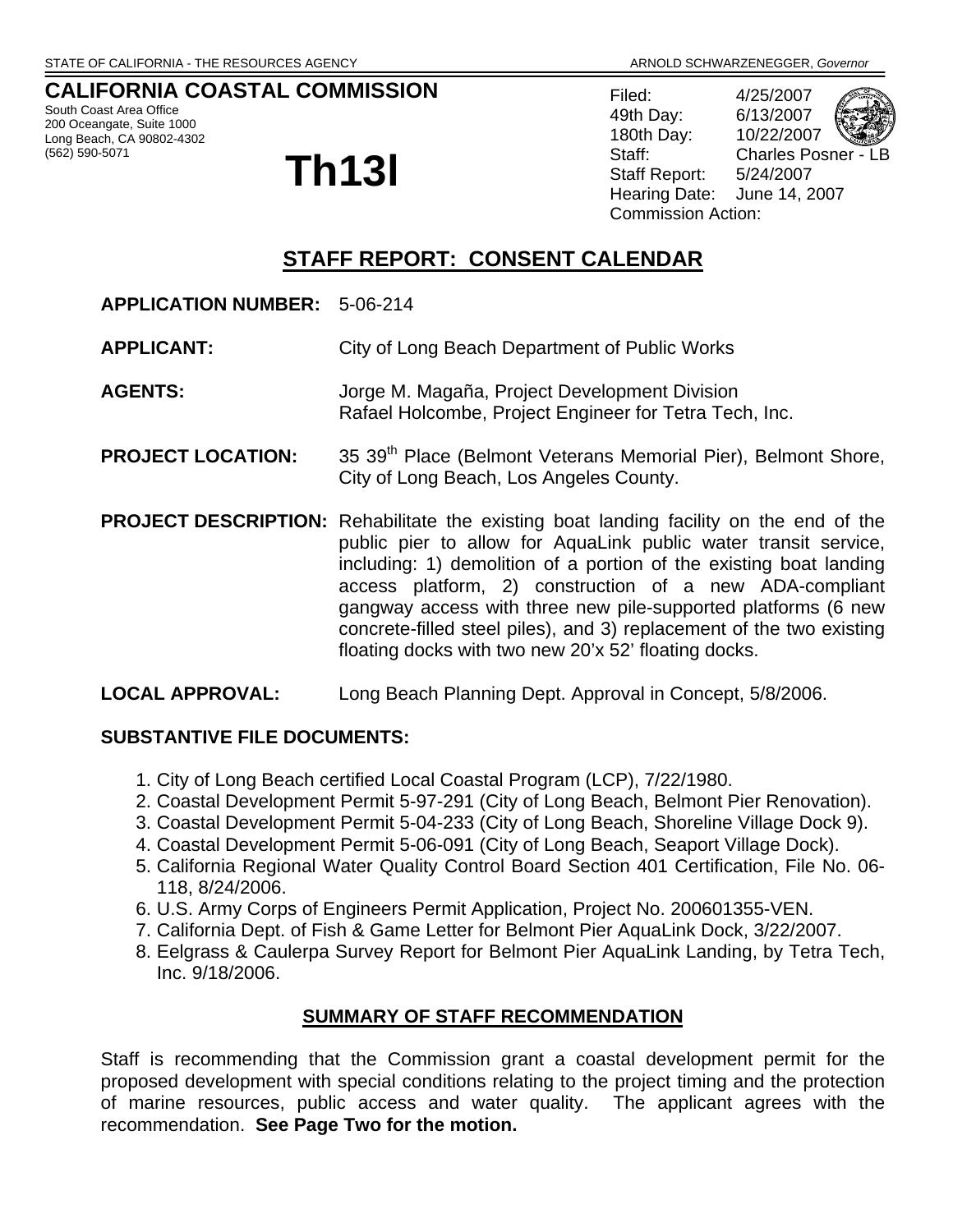### **STAFF RECOMMENDATION:**

The staff recommends that the Commission adopt the following resolution to **APPROVE** the coastal development permit application with special conditions:

#### **MOTION:** *"I move that the Commission approve the coastal development permit applications included on the consent calendar in accordance with the staff recommendations."*

Staff recommends a **YES** vote. Passage of this motion will result in approval of all the permits included on the consent calendar. An affirmative vote by a majority of the Commissioners present is needed to pass the motion.

#### **I. Resolution: Approval with Conditions**

The Commission hereby **APPROVES** a coastal development permit for the proposed development and adopts the findings set forth below on grounds that the development as conditioned will be in conformity with the policies of Chapter 3 of the Coastal Act and will not prejudice the ability of the local government having jurisdiction over the area to prepare a Local Coastal Program conforming to the provisions of Chapter 3 of the Coastal Act. Approval of the permit complies with the California Environmental Quality Act because either 1) feasible mitigation measures and/or alternatives have been incorporated to substantially lessen any significant adverse effects of the development on the environment, or 2) there are no further feasible mitigation measures or alternatives that would substantially lessen any significant adverse impacts of the development on the environment.

#### **II. Standard Conditions**

- 1. Notice of Receipt and Acknowledgment. The permit is not valid and development shall not commence until a copy of the permit, signed by the permittee or authorized agent, acknowledging receipt of the permit and acceptance of the terms and conditions, is returned to the Commission office.
- 2. Expiration. If development has not commenced, the permit will expire two years from the date this permit is reported to the Commission. Development shall be pursued in a diligent manner and completed in a reasonable period of time. Application for extension of the permit must be made prior to the expiration date.
- 3. Interpretation. Any questions of intent or interpretation of any condition will be resolved by the Executive Director or the Commission.
- 4. Assignment. The permit may be assigned to any qualified person, provided assignee files with the Commission an affidavit accepting all terms and conditions of the permit.
- 5. Terms and Conditions Run with the Land. These terms and conditions shall be perpetual, and it is the intention of the Commission and the permittee to bind all future owners and possessors of the subject property to the terms and conditions.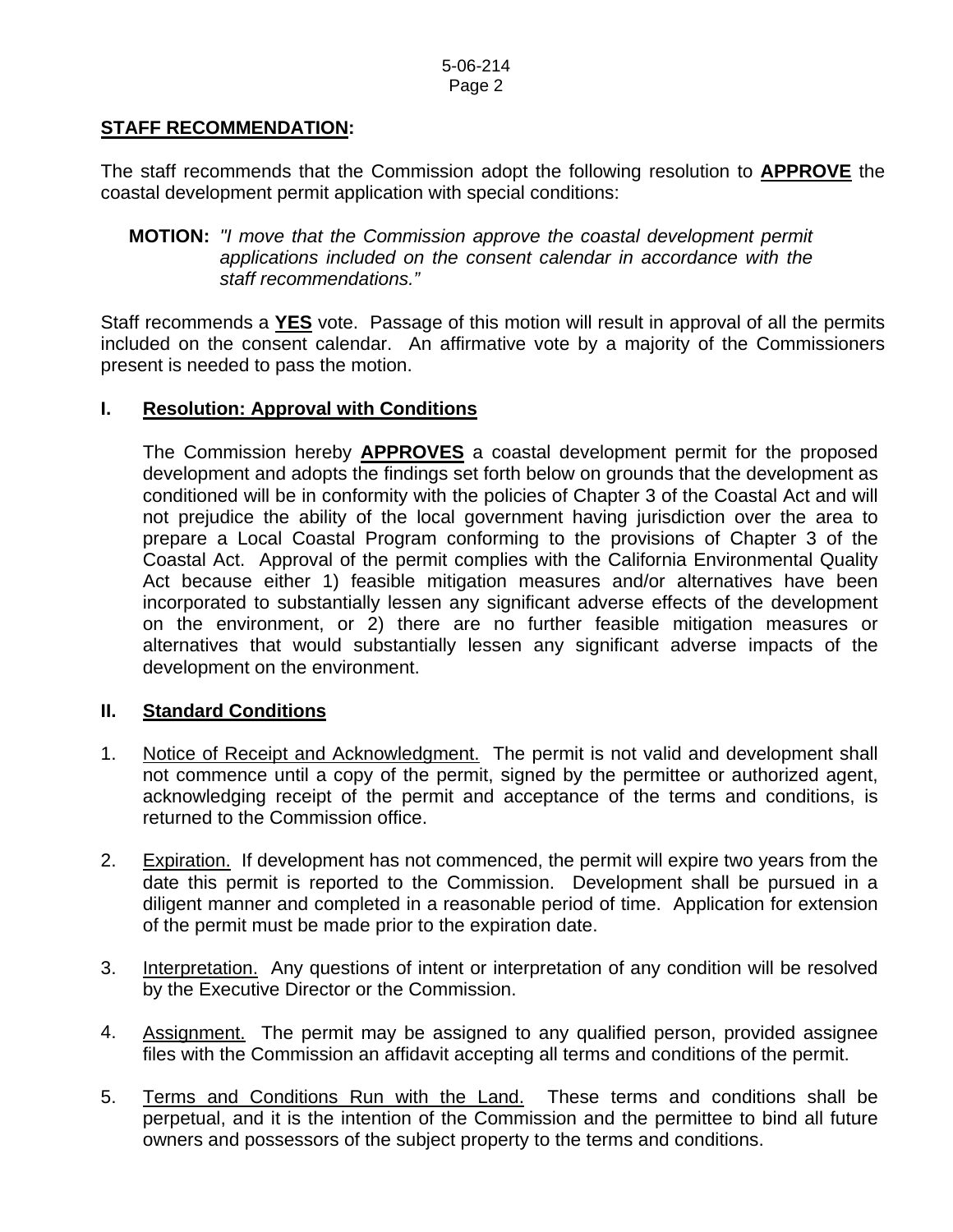#### **III. Special Conditions**

#### 1. Permit Compliance

 The permitted use of the approved development is for public transportation and recreational boating related uses only. All development must occur in strict compliance with the proposal as set forth in the application for permit, subject to any special conditions. Any deviation from the approved plans must be submitted for review by the Executive Director to determine whether an amendment to this coastal development permit is required pursuant to the requirements of the Coastal Act and the California Code of Regulations.

#### 2. Project Timing

In order to reduce adverse impacts to public access and recreation, all demolition and construction associated with the proposed project, and use of the public parking lot for project construction purposes, shall occur only during the period commencing September 15 and ending May 15.

#### 3. Eelgrass Survey

- A. Pre Construction Eelgrass Survey. Prior to commencement of any development authorized under this coastal development permit, a valid pre-construction eelgrass (*Zostera marina*) survey shall be completed during the period of active growth of eelgrass (typically March through October). The pre-construction survey shall be completed prior to the beginning of construction and shall be valid until the next period of active growth. The survey shall be prepared in full compliance with the "Southern California Eelgrass Mitigation Policy" Revision 8 (except as modified by this special condition) adopted by the National Marine Fisheries Service and shall be prepared in consultation with the California Department of Fish and Game. The applicants shall submit the eelgrass survey for the review and approval of the Executive Director within five (5) business days of completion of each eelgrass survey and in any event no later than fifteen (15) business days prior to commencement of any development. If the eelgrass survey identifies any eelgrass within the project area which would be impacted by the proposed project, the development shall require an amendment to this permit from the Coastal Commission or a new coastal development permit.
- B. Post Construction Eelgrass Survey. If any eelgrass is identified in the project area by the survey required in Section A of this condition above, within one month after the conclusion of construction, the applicants shall survey the project site to determine if any eelgrass was adversely impacted. The survey shall be prepared in full compliance with the "Southern California Eelgrass Mitigation Policy" Revision 8 (except as modified by this special condition) adopted by the National Marine Fisheries Service and shall be prepared in consultation with the California Department of Fish and Game. The applicants shall submit the post-construction eelgrass survey for the review and approval of the Executive Director within thirty (30) days after completion of the survey. If any eelgrass has been impacted, the applicant shall replace the impacted eelgrass at a minimum 1.2:1 ratio on-site, or at another location, in accordance with the Southern California Eelgrass Mitigation Policy. All impacts to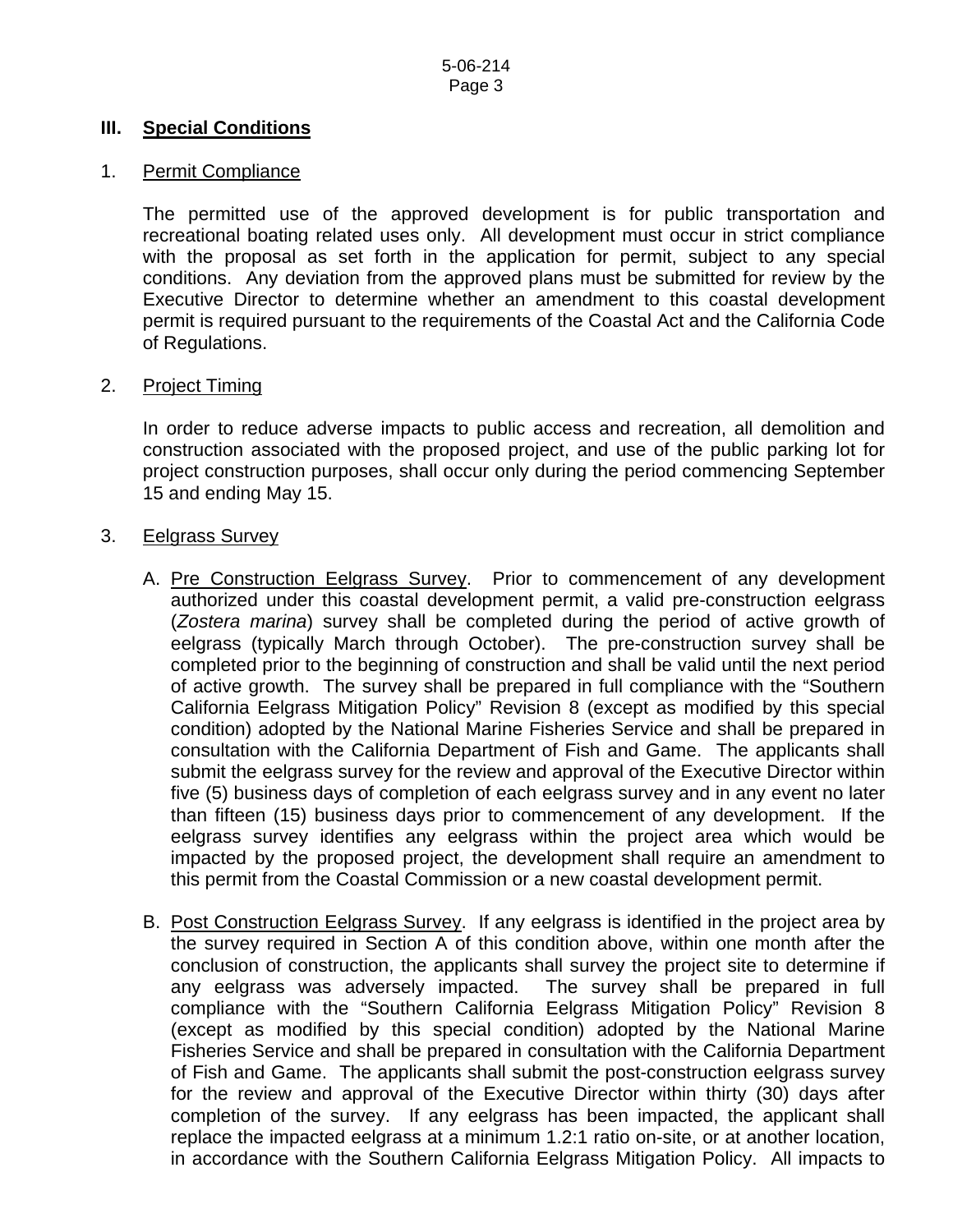eelgrass habitat shall be mitigated at a minimum ratio of 1.2:1 (mitigation:impact). The exceptions to the required 1.2:1 mitigation ratio found within SCEMP shall not apply. Implementation of mitigation shall require an amendment to this permit or a new coastal development permit unless the Executive Director determines that no amendment or new permit is required.

#### 4. Construction Responsibilities and Debris Removal

- A. No construction materials, equipment, debris, or waste will be placed or stored where it may be subject to wave, wind, or rain erosion and dispersion.
- B. Any and all construction material shall be removed from the site within ten days of completion of construction and disposed of at an appropriate location.
- C. Machinery or construction materials not essential for project improvements are prohibited at all times in the subtidal or intertidal zones.
- D. Where permitted, disturbance to the ocean bottom and intertidal areas shall be minimized.
- E. Prior to commencement of the project, the applicant shall use small buoys to mark the boundaries of any eelgrass identified in the pre-construction eelgrass surveys in order to prevent project activities (i.e. anchoring) from encroaching on eelgrass beds.
- F. No anchoring shall be permitted within fifty feet of eelgrass beds.
- G. Silt curtains will be utilized to control turbidity during placement of all piles.
- H. Floating booms will be used to contain debris discharged into coastal waters and any debris discharged will be removed as soon as possible but no later than the end of each day.
- I. Divers will recover non-buoyant debris discharged into coastal waters as soon as possible after loss.
- J. Erosion control/sedimentation Best Management Practices (BMPs) shall be used to control sedimentation impacts to coastal waters during construction. BMPs shall include, but are not limited to: placement of sand bags around drainage inlets to prevent runoff/sediment transport into the ocean and a pre-construction meeting to review procedural and BMP guidelines.
- K. The applicant shall dispose of all demolition and construction debris resulting from the proposed project at an appropriate location outside the coastal zone. If the disposal site is located within the coastal zone, a coastal development permit or an amendment to this permit shall be required before disposal can take place.
- L. At the end of the construction period, the permittee shall inspect the project area and ensure that no debris, trash or construction material has been left on the shore or in the water, and that the project has not created any hazard to navigation.

#### 5. Best Management Practices (BMP) Program

By acceptance of this permit, the applicant agrees that the long-term water-borne berthing of boat(s) in the approved dock will be managed in a manner that protects water quality pursuant to the implementation of the following BMPs.

- A. Boat Cleaning and Maintenance Measures:
	- 1. In-water top-side and bottom-side boat cleaning shall minimize the discharge of soaps, paints and debris.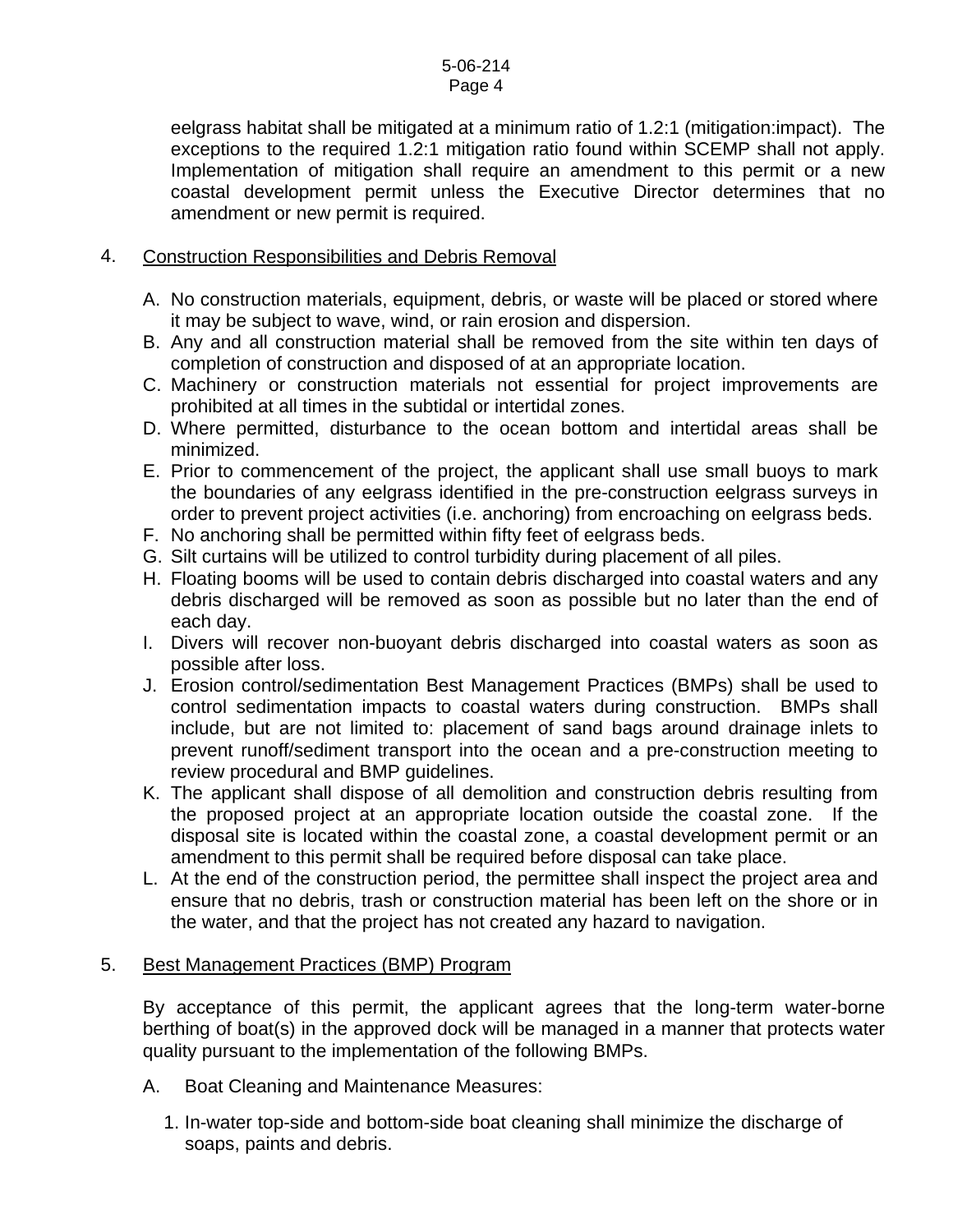- 2. In-the-water hull scraping or any process that occurs under water that results in the removal of paint from boat hulls is prohibited. Only detergents and cleaning components that are designated by the manufacturer as phosphate-free and biodegradable shall be used, and only minimal amounts shall be used.
- 3. Minimize the use of detergents and boat cleaning and maintenance products containing ammonia, sodium hypochlorite, chlorinated solvents, petroleum distillates or lye.
- B. Solid and Liquid Waste Management Measures:

All trash, recyclables, and hazardous wastes or potential water contaminants, including old gasoline or gasoline with water, absorbent materials, oily rags, lead acid batteries, anti-freeze, waste diesel, kerosene and mineral spirits shall be disposed of in a proper manner and shall not at any time be disposed of in the water or gutter.

C. Petroleum Control Management Measures:

Oil absorbent materials should be examined at least once a year and replaced as necessary. Materials shall be recycled, if possible, or disposed of in accordance with hazardous waste disposal regulations. The boaters shall regularly inspect and maintain engines, seals, gaskets, lines and hoses in order to prevent oil and fuel spills. Boaters shall to use preventive engine maintenance, oil absorbents, bilge pump-out services, or steam cleaning services as much as possible to clean oily bilge areas. Bilges shall be cleaned and maintained. The use of detergents or soaps that can be discharged by bilge pumps is prohibited.

#### 6. Public Access To and Along the Water

The applicant and the development shall not interfere with public access along the shoreline and pier in the project area, except for the temporary disruptions that may occur during the completion of the permitted development.

#### 7. Timber Treatment

Wood treated with Creosote, CCA (Chromated Copper Arsenate), ACA (Ammoniacal Copper Arsenate) or ACZA (Ammoniacal Copper Zinc Arsenate) is prohibited. Treated timber shall be free of chromium and arsenic and completely sealed in epoxy resin. No exposed wood shall be used where it could come into contact with the water.

#### 8. Resource Agencies

The permittees shall comply with all requirements, requests and mitigation measures from the California Department of Fish and Game, Regional Water Quality Control Board, U.S. Army Corps of Engineers, and the U.S. Fish and Wildlife Service with respect to preservation and protection of water quality and marine environment. Any change in the approved project that may be required by the above-stated agencies shall be submitted to the Executive Director in order to determine if the proposed change shall require a permit amendment pursuant to the requirements of the Coastal Act and the California Code of Regulations.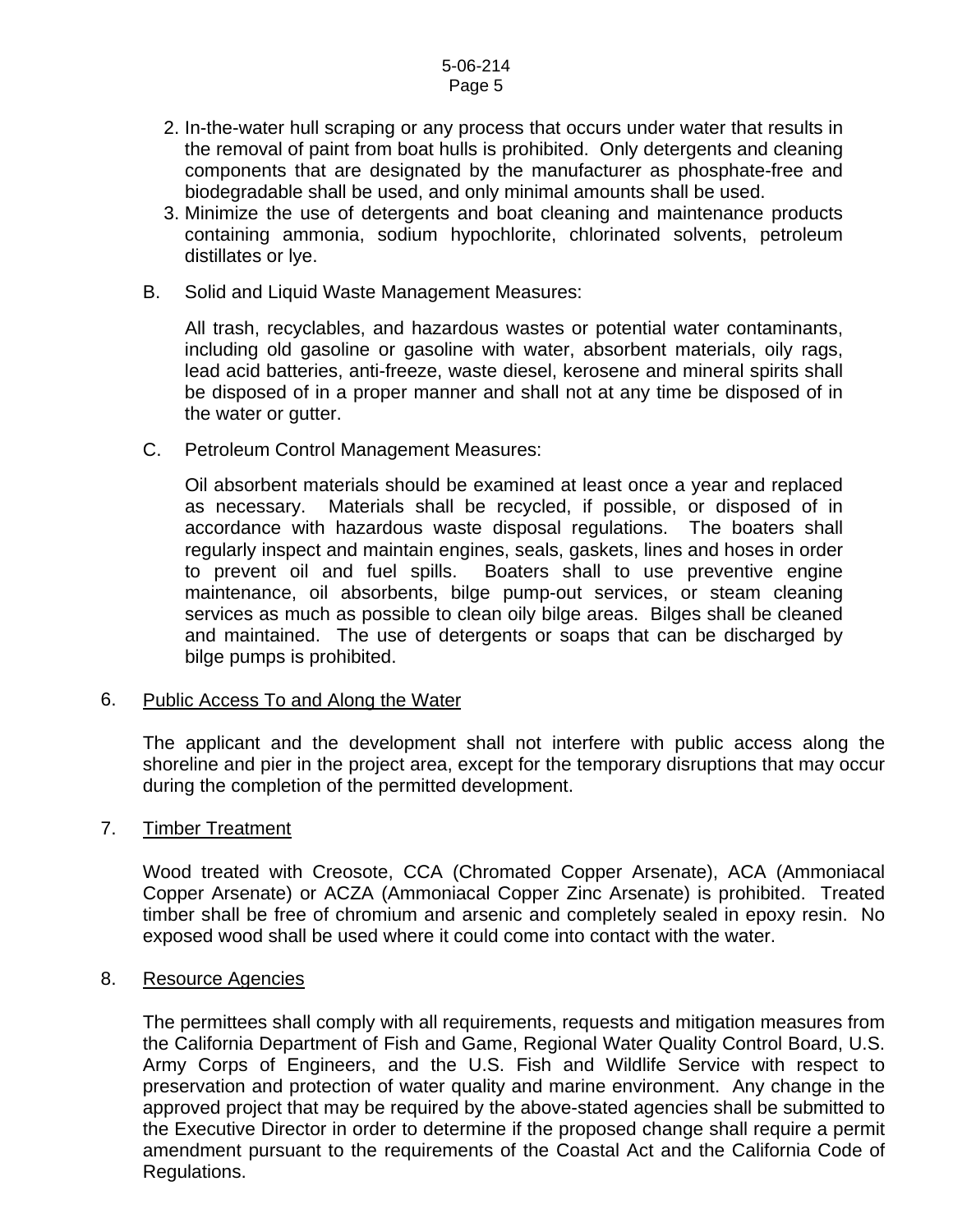#### 9. Assumption of Risk

By acceptance of this permit, the applicant, on behalf of a) itself; b) its successors and assigns and c) any other holder of the possessory interest in the development authorized by this permit, acknowledges and agrees i) that the site may be subject to hazards from waves, storm waves, flooding and erosion; ii) to assume the risks to the applicant and the property that is the subject of this permit of injury and damage from such hazards in connection with this permitted development; iii) to unconditionally waive any claim of damage or liability against the Commission, its officers, agents, and employees for injury or damage from such hazards; iv) to indemnify and hold harmless the Commission, its officers, agents, and employees with respect to the Commission's approval of the project against any and all liability, claims, demands, damages, costs (including costs and fees incurred in defense of such claims), expenses, and amounts paid in settlement arising from any injury or damage due to such hazards; and v) to agree to include a provision in any subsequent sublease or assignment of the development authorized by this permit requiring the sublessee or assignee to submit a written agreement to the Commission, for the review and approval of the Executive Director, incorporating all of the foregoing restrictions identified in i through v.

#### **IV. Findings and Declarations**

The Commission hereby finds and declares:

## **A. Project Description**

The proposed project involves the rehabilitation and modification of the existing boat landing facility attached to the end of Belmont Veterans Memorial Pier in Long Beach (See Exhibits). The purpose of the proposed project is to provide a new landing for AquaLink vessels (Exhibit #7). The AquaLink, operated by Long Beach Transit, is a public water taxi service (\$3 fare) that transports passengers between Alamitos Bay and the City's Downtown Shoreline area (Rainbow Harbor and the Queen Mary Seaport). The proposed project, which includes construction of a new ADA-compliant gangway access system, will establish a new stop on the AquaLink route. Because of the lack of an adequate landing at Belmont Pier, the AquaLink currently bypasses the Belmont Shore area as it transports passengers back-and-forth between the eastern and western ends of Long Beach. The public parking lots near the pier will provide the parking supply for the water taxi users (Exhibit #2).

Belmont Veterans Memorial Pier (Belmont Pier) is a public pier located at the terminus of 39th Place in the Belmont Shore area of the City of Long Beach (Exhibit #2). The pier was constructed in 1968 on State Tidelands that are administered by the City of Long Beach pursuant to a State Tidelands Grant. The pier area is a popular coastal recreation area. The sandy beach extends for miles east and west of the pier. Activities on the pier include fishing, strolling and embarking on whale-watching tours and fishing charters. The Belmont Plaza Olympic Pool complex is located east of the pier on the opposite side of the 263-stall Belmont Pier public parking lot. The public parking lot is utilized by fishermen, beach goers, and customers of the commercial establishments in the area. There is also another very large public beach parking lot (392 stalls) located approximately five hundred feet east of the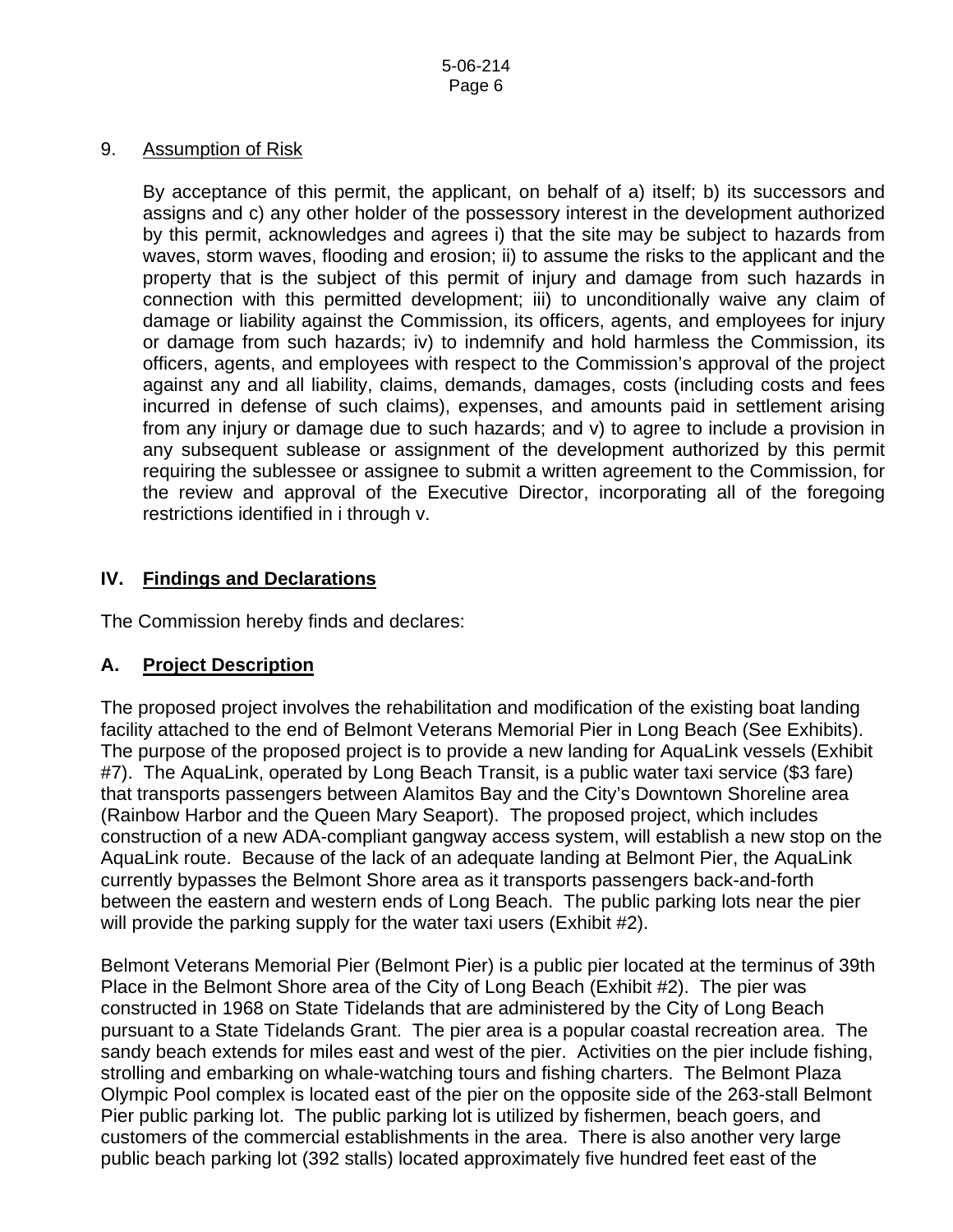Belmont Pier in which area visitors usually park after the pier parking lot fills up (Exhibit #2). Both of these City lots are currently metered and cost two dollars per hour to park. Coastal Development Permit 5-93-232 (City of Long Beach) requires that Belmont Pier public parking lot be opened by the City one hour before sunrise and remain open until midnight.

The proposed project will provide two new 20'x 52' floating docks at the end of the pier: one dock for public transient docking and one dock for the AquaLink public water transit service (Exhibits #4&5). The two new wood and fiberglass docks would replace the two floating docks that were previously used for boat landing in the same location (one dock was removed in 2005 for safety purposes). A portion of the existing concrete boat landing access platform at the end of the pier, including ten concrete piles, will be demolished as part of the proposed rehabilitation project (Exhibit #4). A new ADA-compliant gangway access system between the pier and the new docks will be constructed using three new pile-supported concrete platforms and four new gangways (Exhibit #5). Six new concrete-filled steel piles (with polyurethane coating) will support the new ADA-compliant gangway access system. The existing stairway access will also provide pedestrian access between the pier and the new floating docks.

A portion of the Belmont Pier public parking lot will be used by the applicant as the project staging and equipment storage area (Exhibit #3). The proposed project will be scheduled to occur during the fall and winter to avoid conflicts with public recreation activities during the busy summer season. The two new wood and fiberglass docks will be constructed off-site and then towed to the project site to be attached to the four existing mooring dolphin structures (Exhibit #5). The six new piles needed to support the new ADA-compliant gangway access system will be driven using a barge-mounted crane and pile driver. Ten existing concrete piles will be cut at the sandline and removed from the sea with a crane. Silt curtains, floating booms, and an anchor management plan will be used to minimize adverse impacts to marine resources. No dredging is proposed.

In a report dated September 18, 2006, Tetra Tech, Inc. states that an underwater survey conducted on August 16, 2006 found no eelgrass beds (*Zostera marina*) and no invasive toxic algae (*Caulerpa taxifolia)* in the vicinity of the proposed project. The report states that eelgrass beds do not usually grow in water depths greater than twenty feet, as is the case at the project site (Exhibit #4). Therefore, with the implementation of the proposed best management practices (BMPs) and the recommended conditions of approval, eelgrass and other marine resources will not be adversely affected by the project.

The California Department of Fish and Game (DFG) has reviewed the proposed project and issued a comment letter dated March 22, 2007, attached to this report as Exhibit #6. The DFG recommends that the timber used in the proposed dock be completely sealed in epoxy resin so that no exposed wood would come in contact with the water. These recommendations have been incorporated into the staff's recommended conditions of approval. The applicant agrees with the recommendations of the DFG and Commission staff, and has designed the project accordingly. The applicant has also received a Section 401 Certification from the California Regional Water Quality Control Board (File No. 06-118), and a preliminary approval from the U.S. Army Corps of Engineers (Project No. 200601355-VEN). Therefore, as conditioned, the proposed project will have no negative effects on marine resources or coastal access. The proposed project, as conditioned, is consistent with the Chapter 3 policies of the Coastal Act.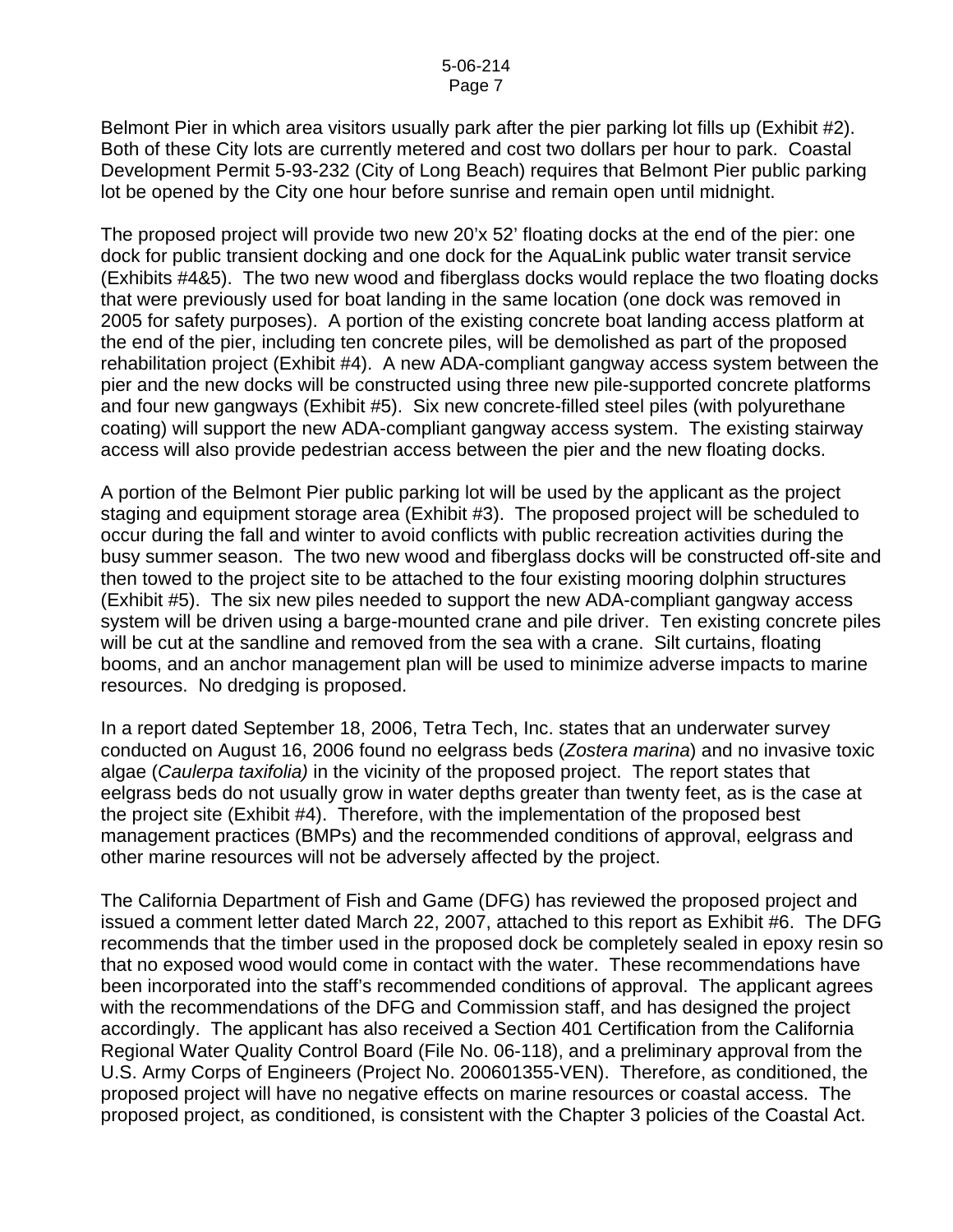## **B. Recreational Marine Resources**

The proposed recreational boat dock development and its associated structures are an allowable and encouraged marine related use. The project design includes the minimum sized pilings and the minimum number of pilings necessary for structural stability. The pilings are self-mitigating. There are no feasible less environmentally damaging alternatives available. As conditioned, the project will not significantly adversely impact eelgrass beds and will not contribute to the dispersal of the invasive aquatic algae, *Caulerpa taxifolia*. Further, as proposed and conditioned, the project, which is to be used for recreational boating purposes, conforms with Sections 30224 and 30233 of the Coastal Act.

## **C. Water Quality**

The proposed dock work will be occurring on or within coastal waters. The storage or placement of construction material, debris, or waste in a location where it could be discharged into coastal waters would result in an adverse effect on the marine environment. To reduce the potential for construction related impacts on water quality, the Commission imposes special conditions requiring, but not limited to, the appropriate storage and handling of construction equipment and materials to minimize the potential of pollutants to enter coastal waters and for the use of on-going best management practices following construction. As conditioned, the Commission finds that the development conforms with Sections 30230 and 32031 of the Coastal Act.

## **D. Public Access**

The public currently has unrestricted access along the shoreline at the project site. The proposed project will not interfere with public access along the shoreline, except for the temporary disruptions that may occur during the completion of the permitted development. As conditioned, the proposed development will not have any new adverse impact on public access to the coast or to nearby recreational facilities. Thus, as conditioned, the proposed development conforms with Sections 30210 through 30214, Sections 30220 through 30224, and 30252 of the Coastal Act.

## **E. Local Coastal Program**

A coastal development permit is required from the Commission for the proposed development because it is located within the Commission's area of original jurisdiction. The Commission's standard of review for the proposed development is the Chapter 3 policies of the Coastal Act. The City of Long Beach certified LCP is advisory in nature and may provide guidance. The Commission certified the City of Long Beach LCP on July 22, 1980. As conditioned, the proposed development is consistent with the certified LCP and Chapter 3 of the Coastal Act.

## **F. California Environmental Quality Act (CEQA)**

As conditioned, there are no feasible alternatives or feasible mitigation measures available which would substantially lessen any significant adverse effect which the activity may have on the environment. Therefore, the Commission finds that the proposed project, as conditioned to mitigate the identified impacts, is the least environmentally damaging feasible alternative and can be found consistent with the requirements of the Coastal Act to conform to CEQA.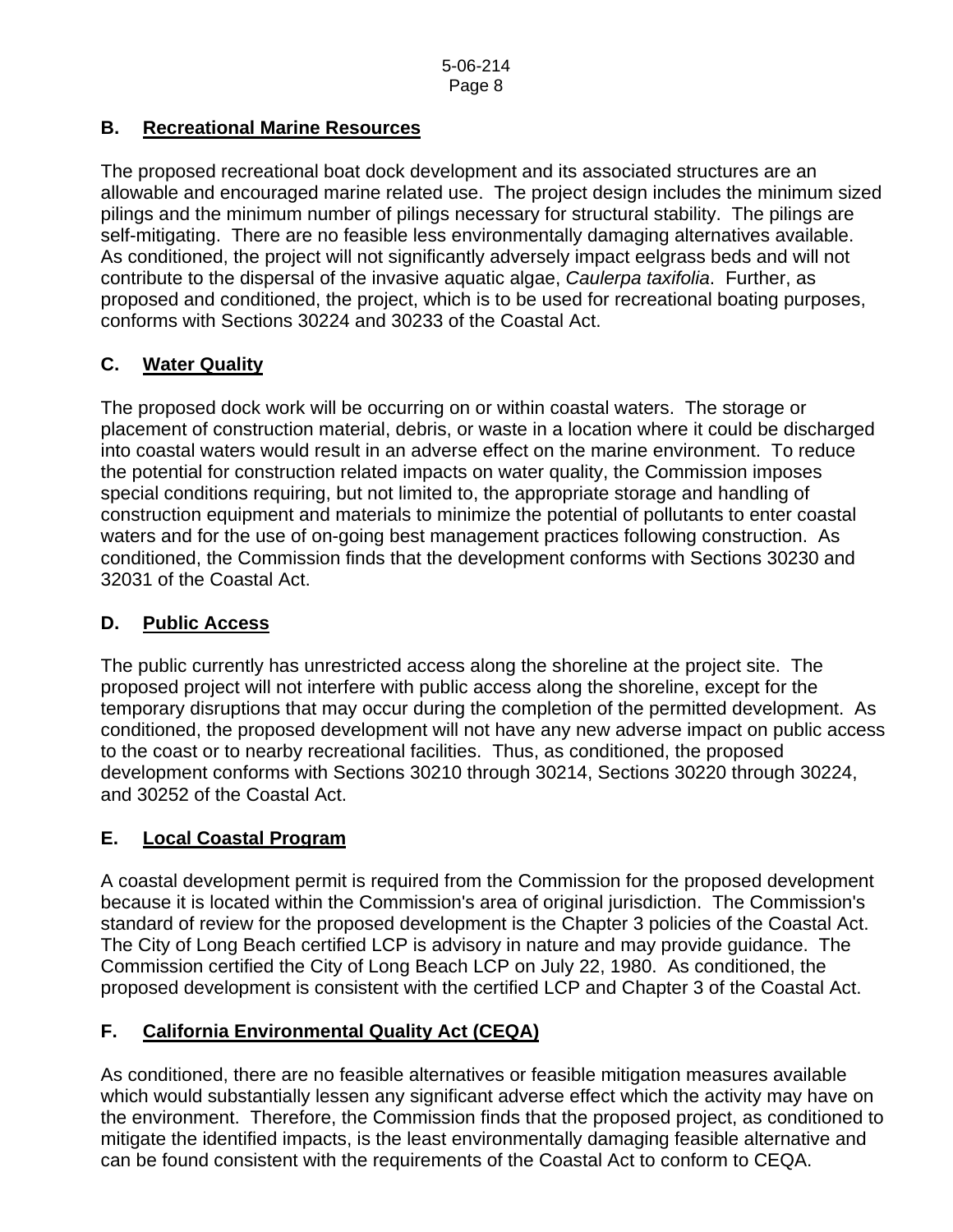## **City of Long Beach**

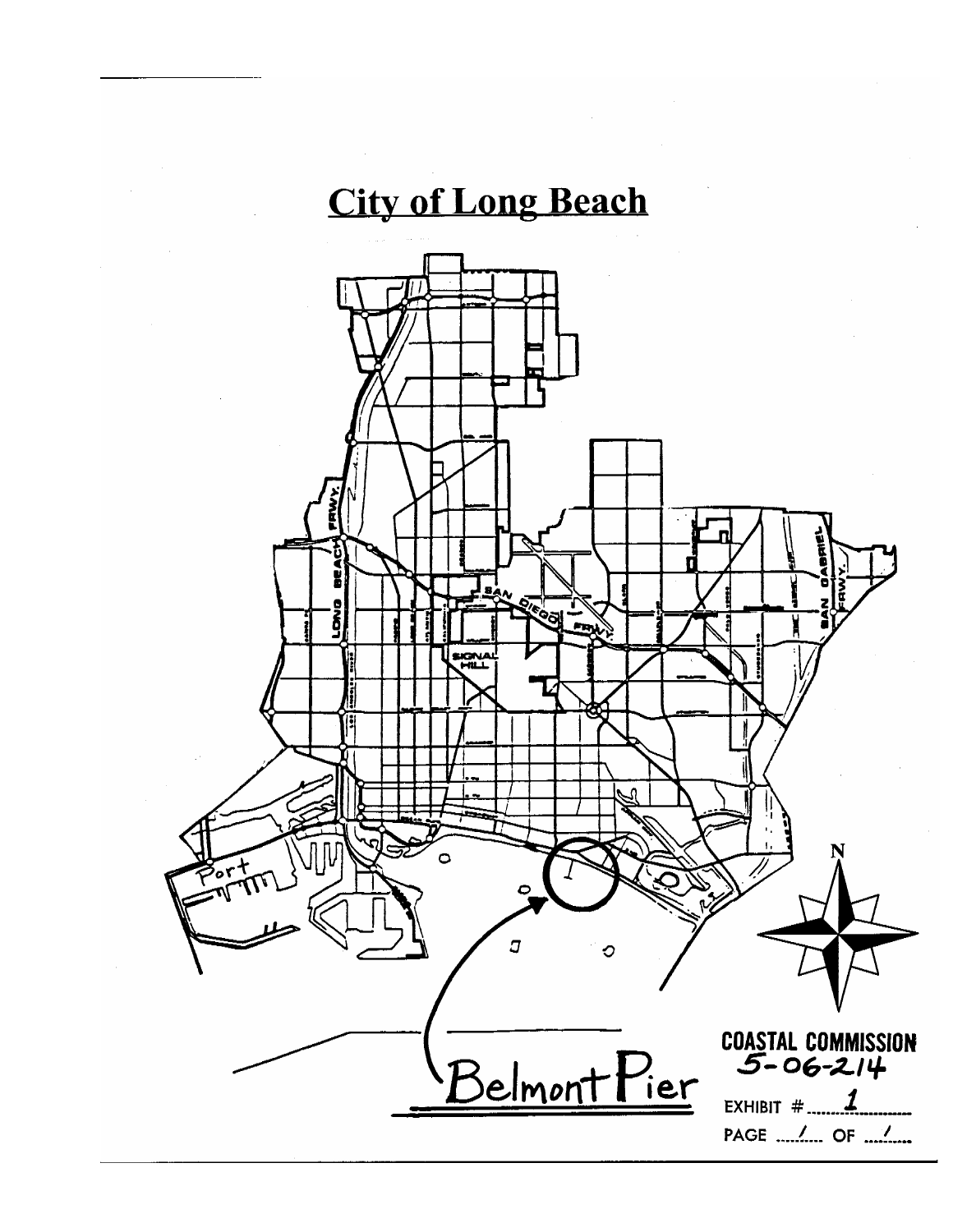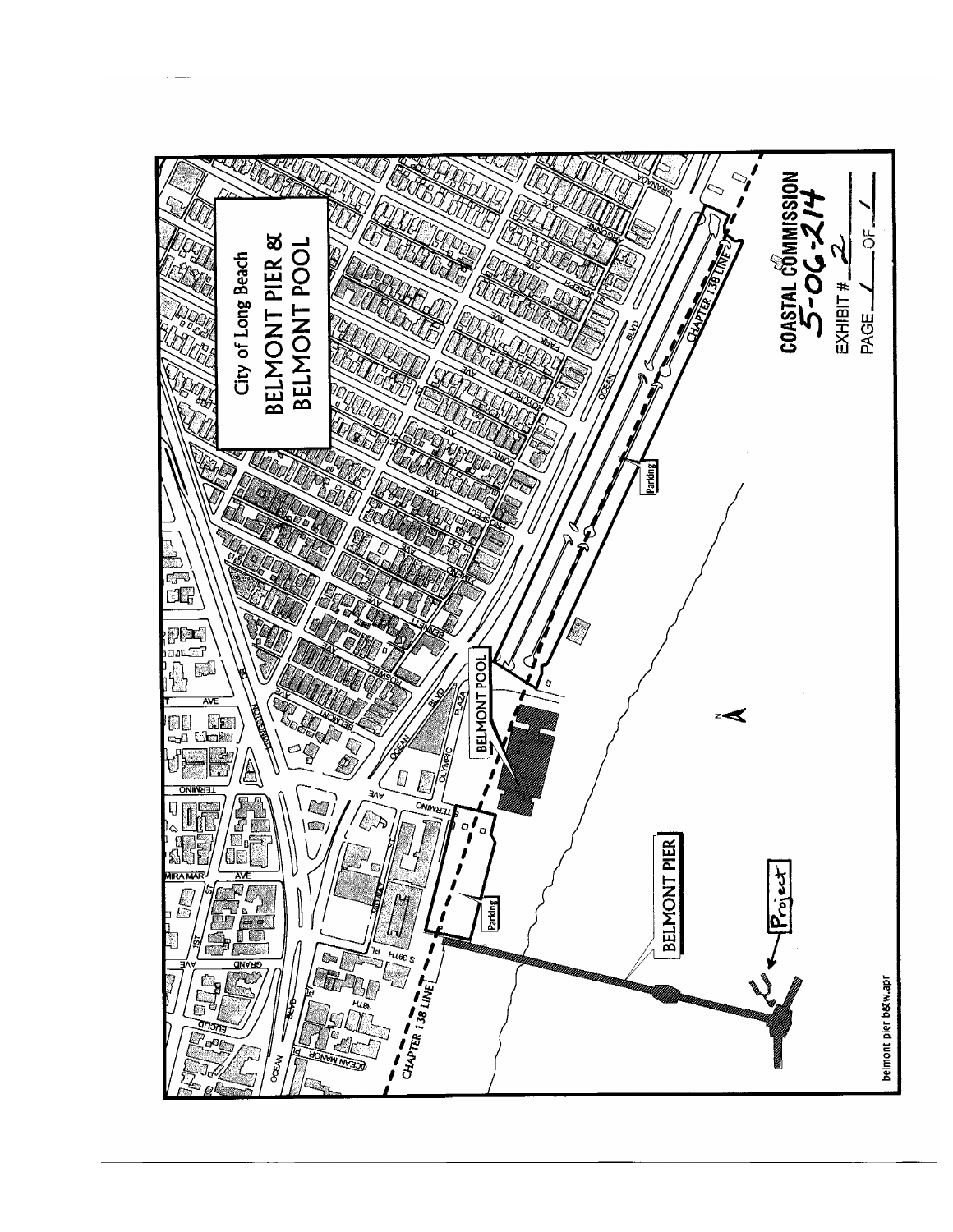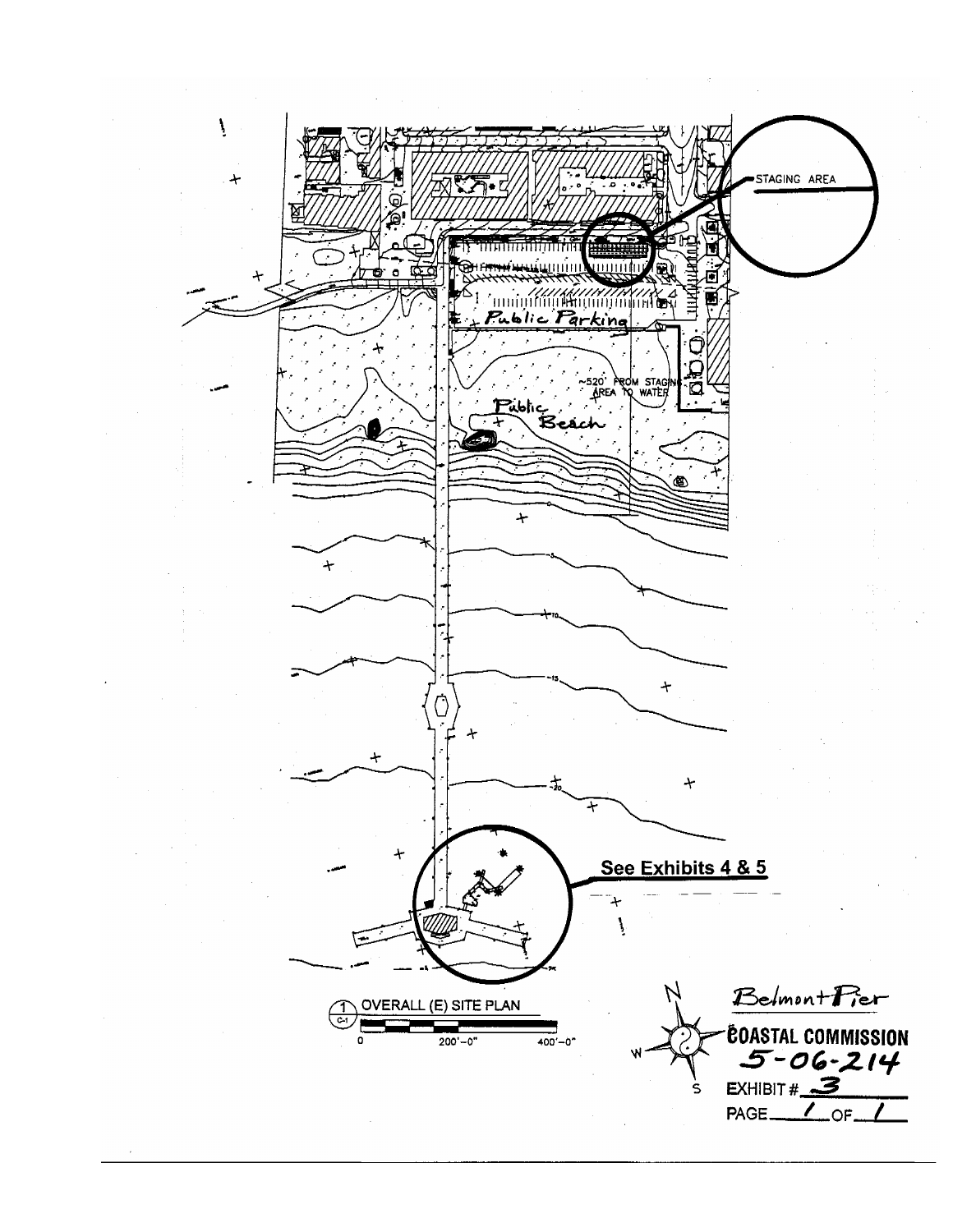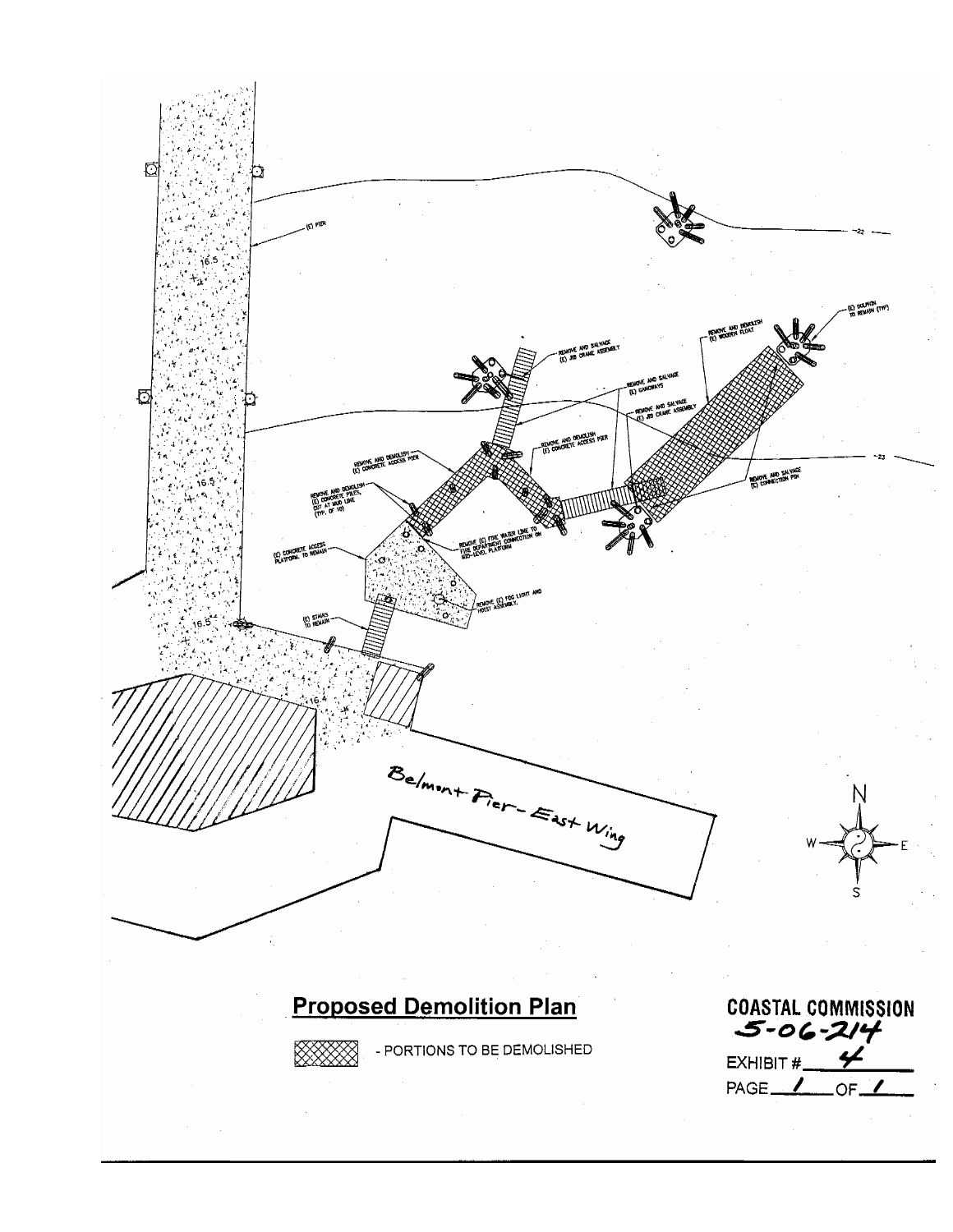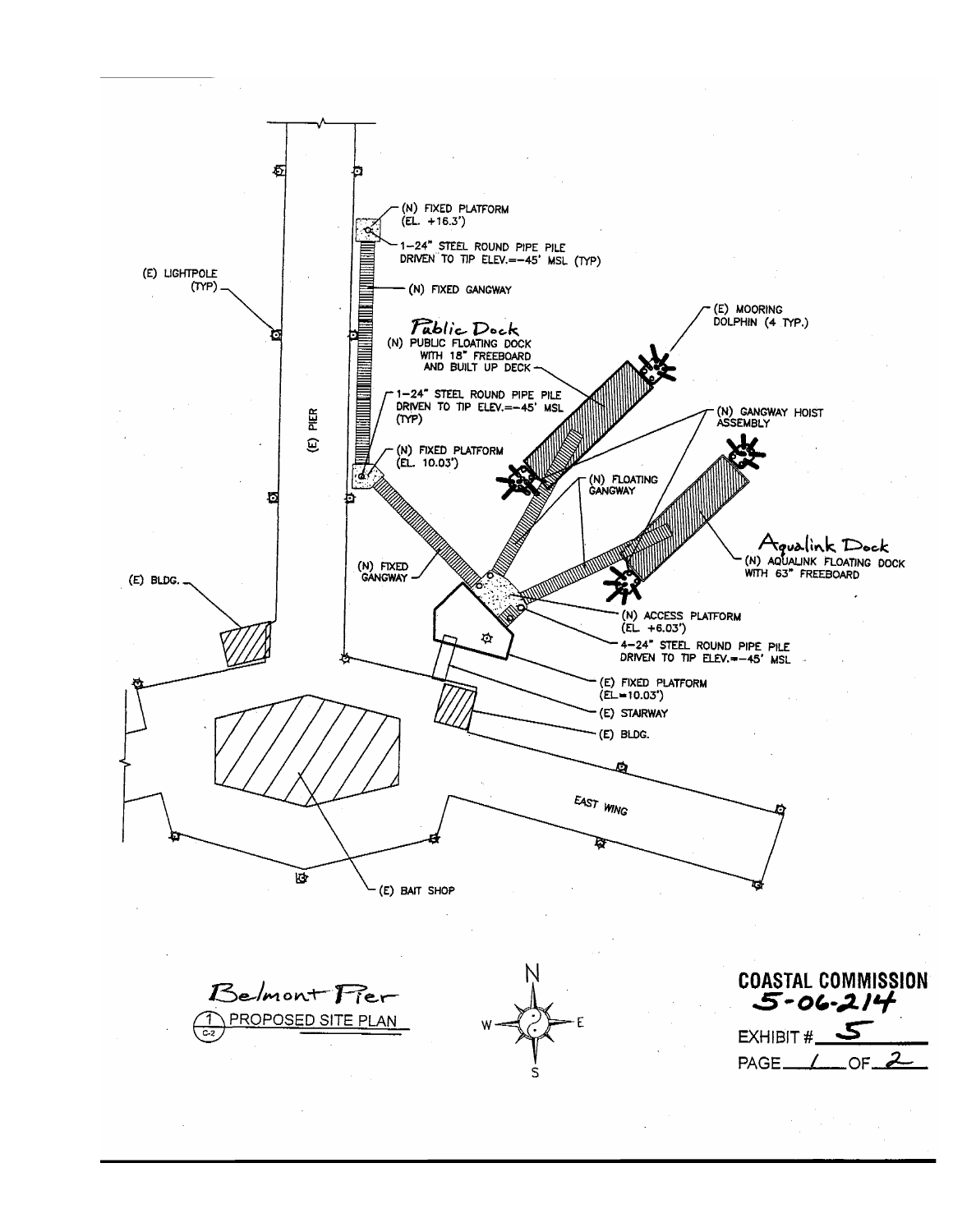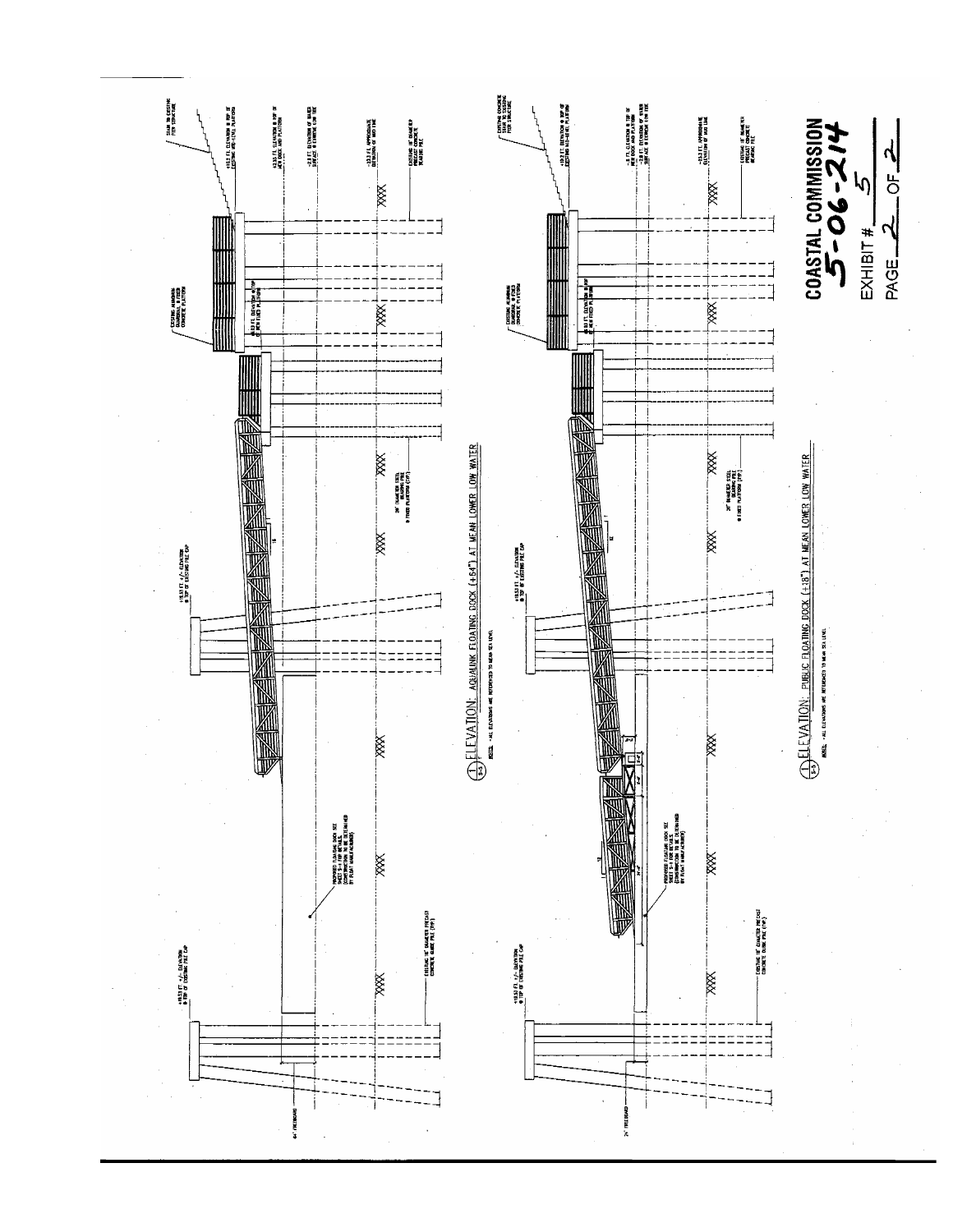**ARNOLD SCHWARZENEGGER, Governor** 

유소 .<br>19



State of California - The Resources Agency DEPARTMENT OF FISH AND GAME http://www.dfg.ca.gov 4665 Lampson Avenue, Ste. C Los Alamitos, CA 90720  $(562)$  342-7108

March 22, 2007

**Charles Posner Coastal Program Analyst** California Coastal Commission 200 Oceangate, Suite 1000 Long Beach, CA 90802

Subject: City of Long Beach Belmont AquaLink Project

Dear Mr. Posner:

Department of Fish and Game (Department) staff were recently contacted by Mr. Rafael Holcombe of Tetra Tech, Inc., concerning the City of Long Beach's Belmont AquaLink Project, Coastal Development Permit (CDP) No. 5-06-214. The proposed project is located at the Belmont Veterans Memorial Pier, City of Long Beach, California. The project will modify an existing dock and landing by removing a 54 foot-long by 15 foot-wide floating dock system, mooring hardware, gangway, an L-shaped pier, and ten 16 inch-diameter support piles. The system will be replaced with two 52 foot-long by 20 foot-wide floating docks, two 54 footlong by 6 foot-wide aluminum gangways, two fixed gangways, two access platforms supported by 24 inch-diameter steel piles, and one access platform supported by four 20-inch diameter steel piles. The larger new dock system will cover an additional 1,270 square feet of water in San Pedro Bay. The purpose of the project is to increase the flow of people between Alamitos Bay, Belmont Shore, and the downtown area by providing appropriate landings for the AquaLink vessels.

Eelgrass habitat (Zostera marina) is considered a sensitive marine habitat. Accordingly, staff from Tetra Tech, Inc. conducted an eelgrass survey within the project area on August 16, 2006 to determine if the proposed project would impact any eelgrass habitat (Eelgrass Survey at Belmont Pier Aqualink Landing, Long Beach, California, prepared by Tetra-Tech, Inc., August 2006 for the City of Long Beach Department of Public Works). The survey did not detect any eelgrass present within the project footprint or the adjacent area where construction equipment would be located. Additionally, the area was surveyed for Caulerpa taxifolia but none was found.

**COASTAL COMMISSION**  $5 - 06 - 214$ 

EXHIBIT # **4** PAGE<sub>-</sub>/

Conserving California's Wildlife Since 1870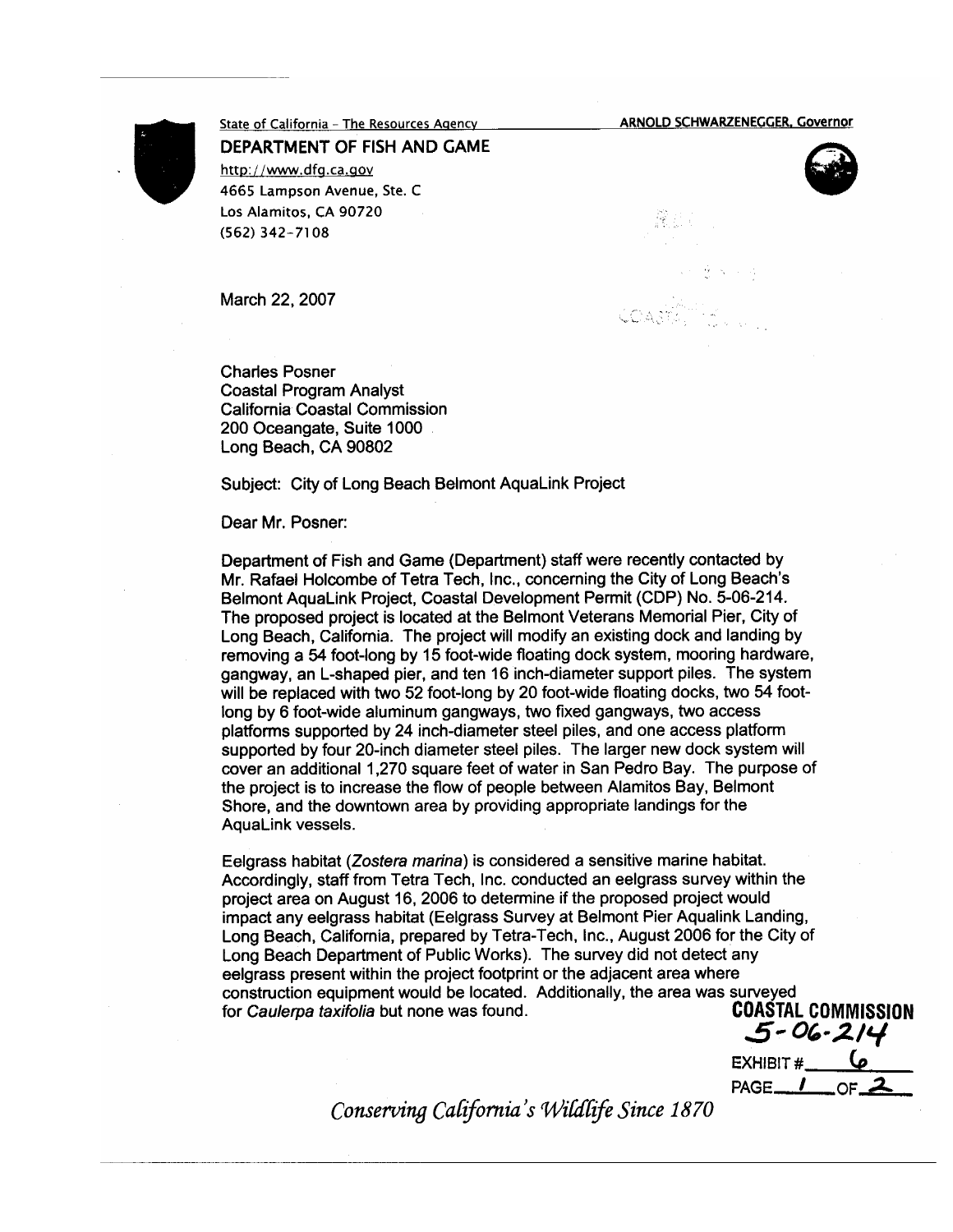**Charles Posner** Page 2 March 22, 2007

Floating wooden docks are part of the proposed project. It is our understanding that the floating wooden docks will be coated and sealed in epoxy resin. Creosote would not be used and any pressure treated wood would be chromium and arsenic free and completely sealed in epoxy resin. No exposed wood would come in contact with marine waters.

The Department believes that the proposed project, as currently described, would not have a significant adverse effect on existing marine resources and habitats within the area. Therefore, we concur with the issuance of a CDP. The Department reserves the right to modify or change the above determination based on additional findings or other pertinent information concerning the above mentioned project.

As always, Department personnel are available to discuss our comments, concerns, and recommendations in greater detail. To arrange for a discussion please contact Ms. Marilyn Fluharty, Environmental Scientist, California Department of Fish and Game, 4949 Viewridge Avenue, San Diego, CA 92123, telephone (858) 467-4231.

Sincerely,

Jay B. Stacey

Gary B. Stacey **Regional Manager Marine Region** 

cc: Ms. Marilyn Fluharty Department of Fish and Game San Diego, California

> Mr. Bryant Chesney National Marine Fisheries Service 501 West Ocean Blvd, Suite 4200 Long Beach, CA 90802-4213

Mr. Rafael Holcombe, P.E. Tetra Tech, Inc. 401 East Ocean Blvd., Suite 420 Long Beach, CA 90802

**COASTAL COMMISSION**  $5 - 06 - 214$ EXHIBIT  $#$   $\omega$ PAGE  $\overline{\mathbf{2}}$  $CFZ$